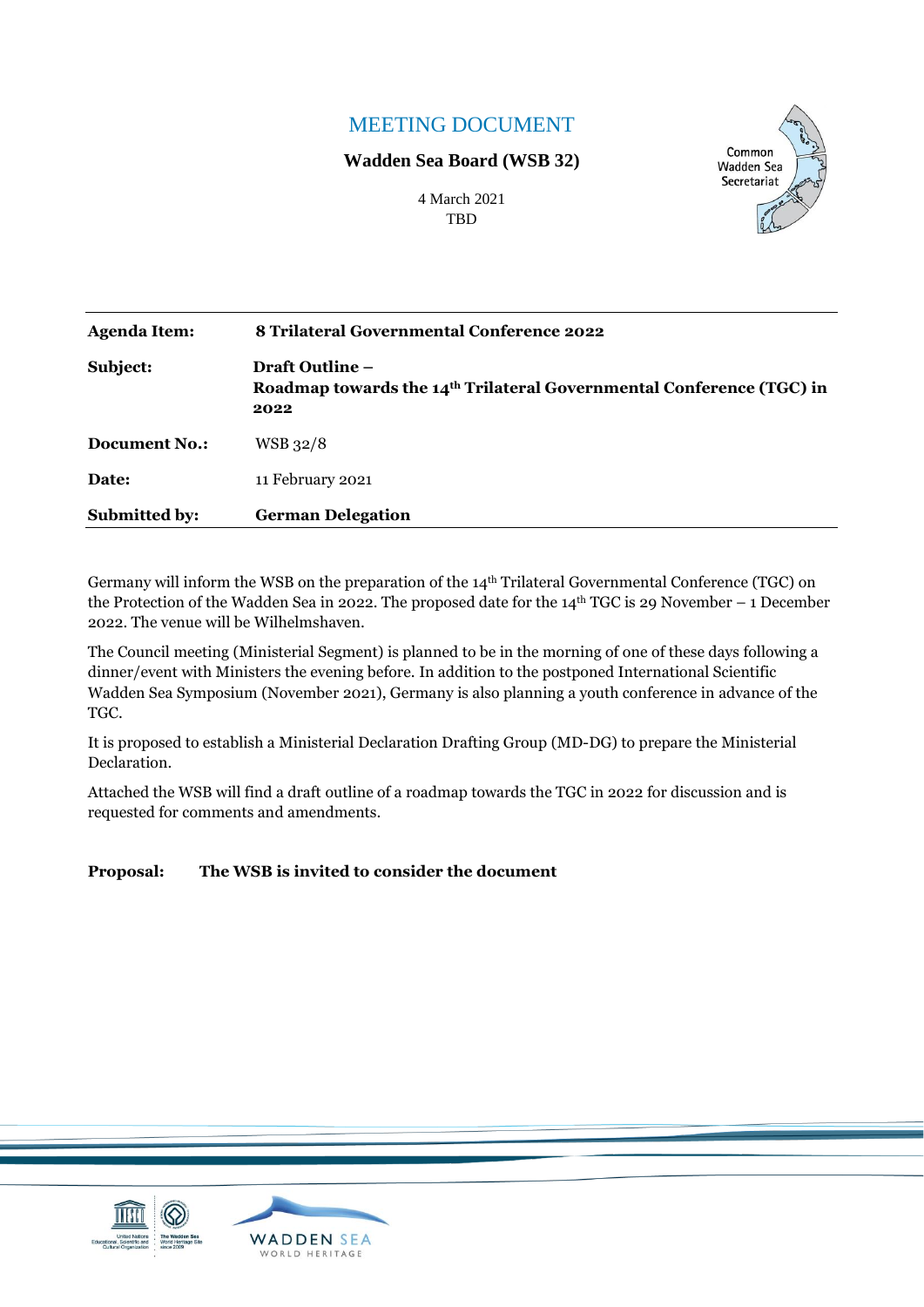## *Draft Outline*

# **Roadmap towards the 14th Trilateral Governmental Conference (TGC) on the Protection of the Wadden Sea in 2022**

29 November – 1 December 2022, Wilhelmshaven

| <b>WSB 32</b>                                                     | 4 <sup>th</sup> March 2021                                                                                 | Road Map TGC 2022 (Draft                                                                                                                                                                                                                                              |  |
|-------------------------------------------------------------------|------------------------------------------------------------------------------------------------------------|-----------------------------------------------------------------------------------------------------------------------------------------------------------------------------------------------------------------------------------------------------------------------|--|
| (online)                                                          |                                                                                                            | Outline)<br>proposed week for TGC to be                                                                                                                                                                                                                               |  |
|                                                                   |                                                                                                            | discussed                                                                                                                                                                                                                                                             |  |
|                                                                   | June-<br>September<br>2021                                                                                 | <b>Policy Assessment Report (PAR)</b><br>by CWSS                                                                                                                                                                                                                      |  |
| <b>WSB 33</b><br>(WHV)                                            | 27 <sup>th</sup> August<br>2021, WHV<br>(back to back<br>with WSD, 26 <sup>th</sup><br><b>August 2021)</b> | Road Map TGC 2022 (Draft)<br>Decide upon procedure<br><b>Installation Drafting Group-</b><br>Ministerial Declaration (DG-MD,<br>chaired by Germany)<br>Discuss Main Themes as<br>guidance for DG-MD<br>- Date of TGC fixed<br>- Date and scope of Youth<br>Conference |  |
|                                                                   | September-<br>October 2021                                                                                 | Finalise PAR (CWSS + DG-MD)<br>Outline 1 <sup>st</sup> draft MD                                                                                                                                                                                                       |  |
| <b>WSB 34</b><br>(DK)                                             | 18 <sup>th</sup> November<br>2021                                                                          | <b>Discuss</b><br>1 <sup>st</sup> draft MD (outline)TGC<br>Draft Program TGC 2022<br>- List of Invitees, etc.                                                                                                                                                         |  |
| International<br>Scientific<br>Wadden Sea<br>Symposium<br>(ISWSS) | 30 <sup>th</sup> November<br>- 3 <sup>rd</sup> December<br>2021, Büsum                                     | Input to DG-MD                                                                                                                                                                                                                                                        |  |
| <b>WSB 35</b><br>(NL)                                             | February/March<br>2022                                                                                     | Discuss and adopt draft MD<br>(incl. possible annexes) for<br>national consultations                                                                                                                                                                                  |  |
|                                                                   | March-July<br>2022                                                                                         | <b>National Consultations</b>                                                                                                                                                                                                                                         |  |
|                                                                   | <b>June 2022</b>                                                                                           | Save the Date/Invitations                                                                                                                                                                                                                                             |  |
| WSB 36 (back<br>to back with<br>WSD, WHV)                         | 26th August<br>2022                                                                                        | <b>Discuss</b><br>Final draft MD<br>Final Program TGC                                                                                                                                                                                                                 |  |
| Youth<br>Conference<br>(tbd)                                      | September/<br>October 2022                                                                                 | tbc                                                                                                                                                                                                                                                                   |  |
| [WSB 37<br>optional]                                              | September<br>2022                                                                                          | <b>Final draft MD</b>                                                                                                                                                                                                                                                 |  |